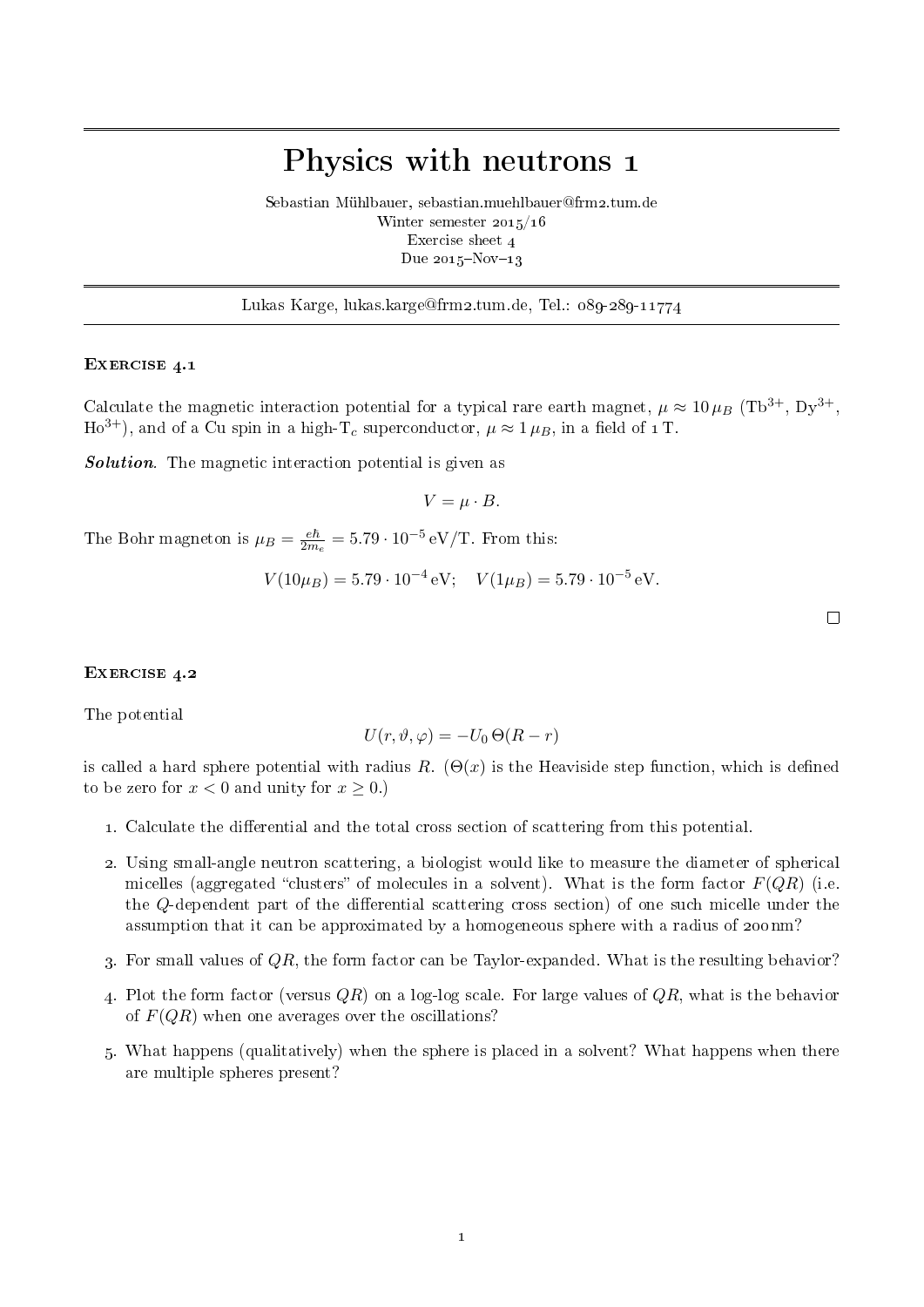Solution. The scattering amplitude is given by

$$
f(\vec{Q}) = -\frac{m}{2\pi\hbar^2} \int d^3r \, U(\vec{r}) \, \exp(-i\vec{Q} \cdot \vec{r}),
$$

or, in spherical coordinates,

$$
f(Q) = -\frac{m}{2\pi\hbar^2} \int dr \, d(\cos\vartheta) \, d\varphi \, r^2 \, U(r) \, \exp(-iQr\cos\vartheta).
$$

Since the potential is spherically symmetric, we can use  $\vartheta$  as the angle between  $\vec{Q}$  and  $\vec{r}$  in the exponential because we can select the coordinate system freely, so that  $\vec{Q}$  is along the z axis. Inserting our given potential and doing the trivial  $\varphi$  integration we get

$$
f(Q) = -\frac{m}{2\pi\hbar^2}(-2\pi U_0)\int_0^\infty dr\,r^2\Theta(R-r)\int_{-1}^1 d(\cos\vartheta)\,\exp(-iQr\cos\vartheta).
$$

The integration over  $\cos \vartheta$  is also easy:

$$
f(Q) = \frac{mU_0}{\hbar^2} \int_0^\infty dr \, r^2 \Theta(R-r) \frac{1}{-iQr} \left( \exp(-iQr) - \exp(iQr) \right).
$$

Now we replace the exponential representation of the sine and resolve the Θ function by adjusting the integration limits:

$$
f(Q) = \frac{2mU_0}{\hbar^2} \frac{1}{Q} \int_0^R dr \, r \sin(Qr).
$$

$$
f(Q) = \frac{2mU_0}{\hbar^2} \frac{1}{Q} \left[ \frac{\sin Qr}{Q^2} - \frac{r \cos Qr}{Q} \right]_0^R = \frac{2mU_0}{\hbar^2} \frac{\sin QR - QR \cos QR}{Q^3}.
$$

The final step is to rewrite this a bit:

$$
f(Q) = \frac{mU_0}{2\pi\hbar^2} \frac{4\pi R^3}{3} \frac{3(\sin QR - QR\cos QR)}{(QR)^3} = \rho \cdot V_s \cdot 3 \frac{\sin QR - QR\cos QR}{(QR)^3},
$$

where  $\rho = mU_0/2\pi\hbar^2$  is the "scattering length density" (SLD) and  $V_s$  the volume of the sphere. Note that the SLD definition matches well with the Fermi pseudopotential used for scattering at single nuclei: the singular  $b\delta(r)$  is replaced by an  $\rho(r)$  extended over the sphere. This is sensible because in small angle scattering, we are looking at very large structures and so cannot resolve individual scattering centers inside the spheres any more.

The differential cross section  $d\sigma/d\Omega$  is simply given by  $|f(Q)|^2$ .

The total cross section is obtained by integrating over all solid angle. For this, we need to express  $d\Omega$ in terms of Q:  $\overline{a}$ 

$$
Q = 2k \sin \frac{\theta}{2} \Longrightarrow \frac{dQ}{d\theta} = k \cos \frac{\theta}{2}
$$

$$
\Longrightarrow d\Omega = 2\pi d\theta \sin \theta = 2\pi \frac{dQ}{k \cos \frac{\theta}{2}} \sin \theta = 2\pi dQ \frac{2 \sin \frac{\theta}{2}}{k} = 2\pi \frac{Q}{k^2} dQ.
$$

The integration now gives

$$
\sigma = \int_{\Omega} d\Omega \frac{d\sigma}{d\Omega} = \int_0^{2k} dQ \frac{2\pi Q}{k^2} |f(Q)|^2;
$$

note that we integrate in  $Q$  from 0 to  $2k$ , which is the maximum momentum transfer (a backscattering process). Inserting  $f(Q)$  gives

$$
\sigma = \int_0^{2k} dQ \frac{2\pi Q}{k^2} 9\rho^2 V^2 \frac{(\sin QR - QR \cos QR)^2}{(QR)^6} = \frac{18\pi \rho^2 V^2}{(kR)^2} \int_0^{2kR} du \frac{\sin^2 u - 2u \sin u \cos u + u^2 \cos^2 u}{u^5}
$$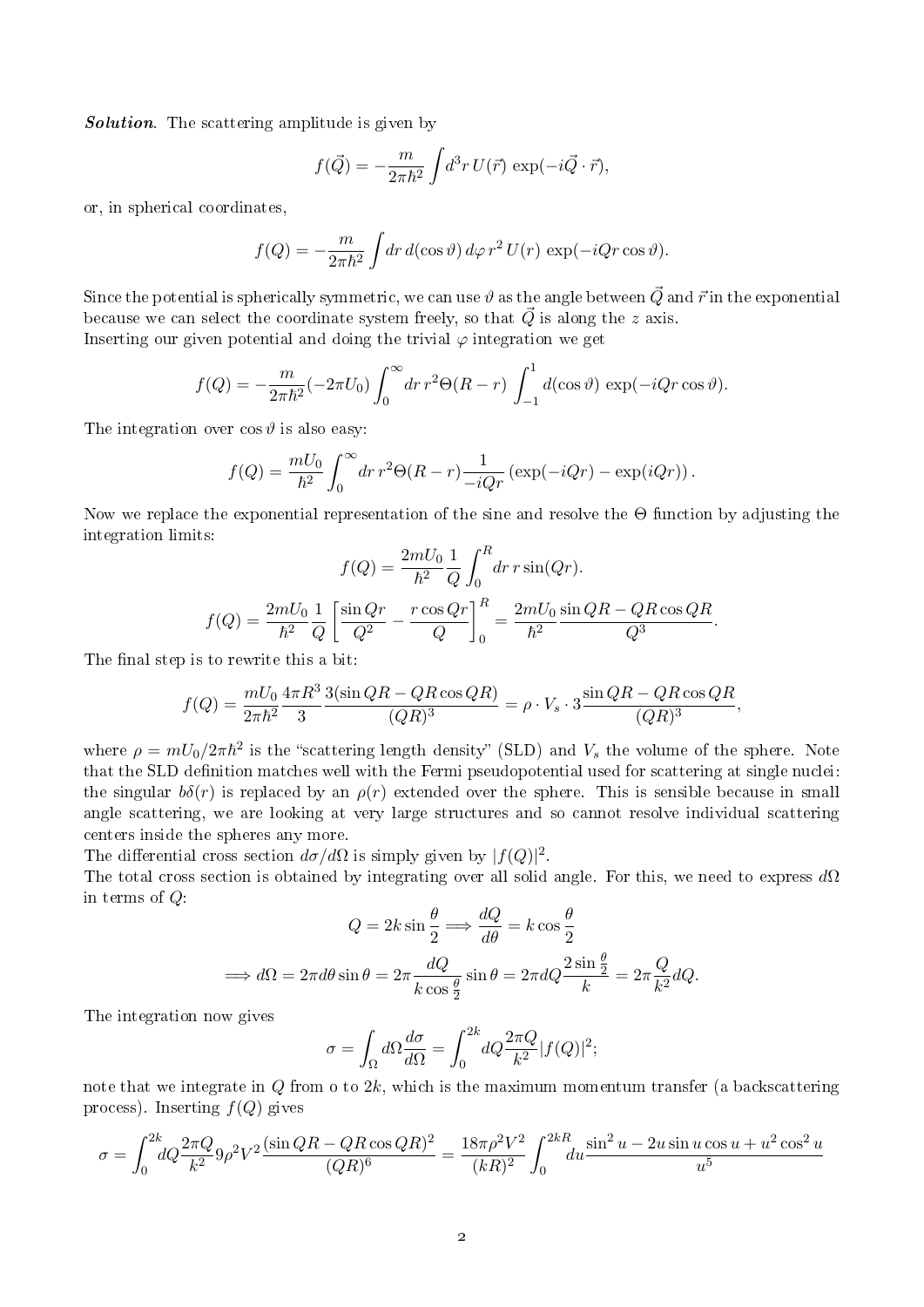with the substitution  $u = kR$ , and solving the integral we have

$$
\sigma = \frac{9\pi\rho^2 V^2}{2(kR)^2} \left[ 1 - \frac{1}{(2kR)^2} + \frac{\sin 4kR}{(2kR)^3} - \frac{\sin^2 2kR}{(2kR)^4} \right]
$$

as the total scattering cross section.

The form factor for the micelle is the Q-dependent part of the differential cross section for the hard sphere potential with  $R = 200$  nm:

$$
F(QR) = \rho^2 \cdot V_s^2 \cdot 9 \frac{\sin^2 QR - 2QR \sin QR \cos QR + Q^2 R^2 \cos^2 QR}{(QR)^6}.
$$

For small values of  $QR$ , the Taylor expansion of the form factor reads

$$
F(QR) \approx 1 - \frac{(QR)^2}{5},
$$

This is called the "Guinier approximation", and it gives information about the micelle size. A plot of the form factor:



The behavior for large QR, when averaging over oscillations, is  $\propto (QR)^{-4}$ .

With the sphere placed in a solvent, the scattering length density  $\rho$  is replaced by the SLD contrast between sphere and solvent  $\rho_{\text{sphere}} - \rho_{\text{solvent}}$ . By appropriate "contrast matching" with different solvents (e.g. different mixtures of D<sub>2</sub>O and H<sub>2</sub>O), one can accurately determine  $\rho_{\text{sphere}}$ . For N spheres, the form of  $d\sigma/d\Omega$  stays the same (with a factor of N) only if the spheres are noninteracting. In reality, they are interacting (e.g. certain sphere-sphere distances are preferred), which leads to an additional factor in  $d\sigma/d\Omega$  called the "structure factor".  $\Box$ 

EXERCISE 4.3